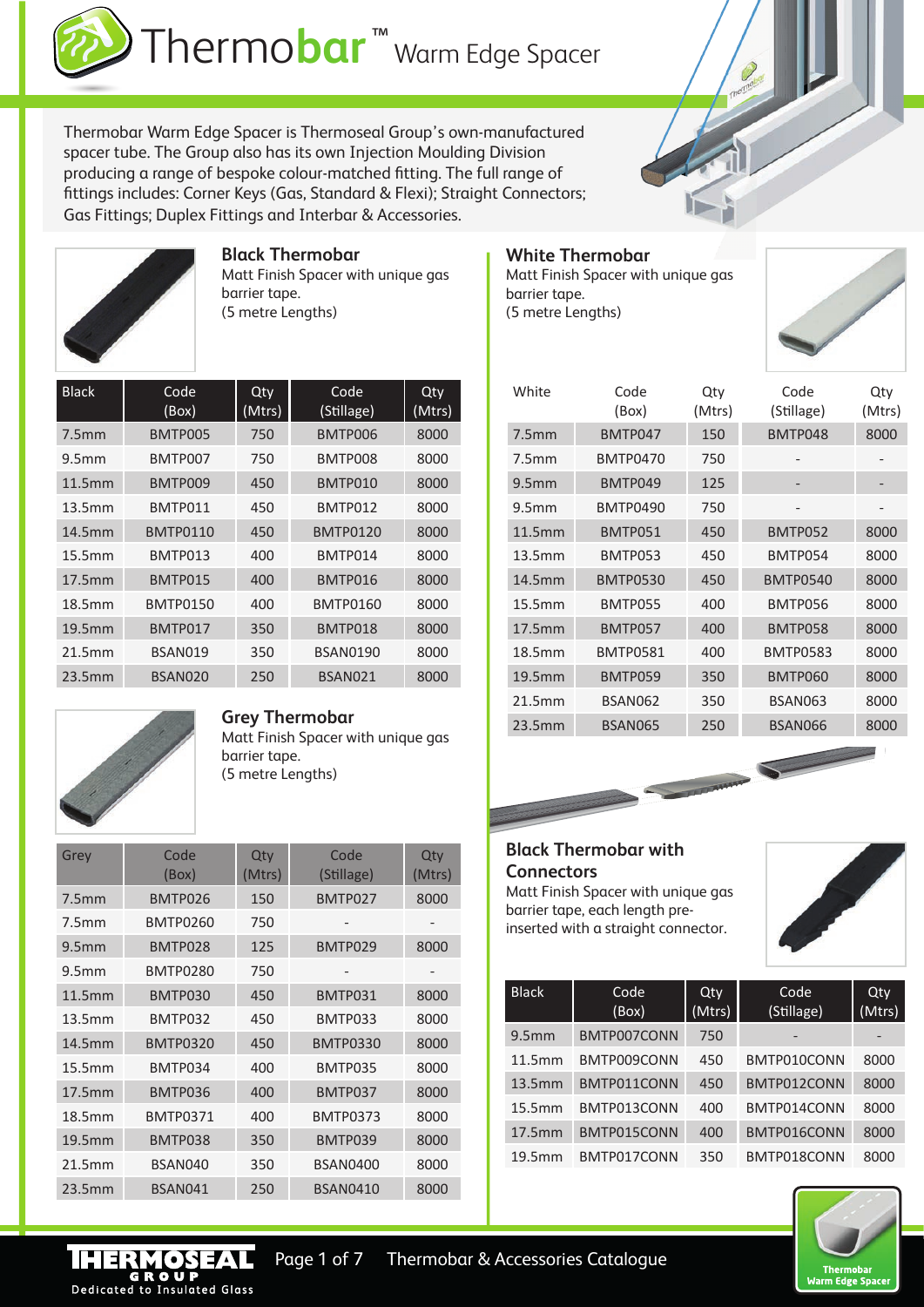

#### **Grey Thermobar with Connectors**

Matt Finish Spacer with unique gas barrier tape, each length preinserted with a straight connector. (5 metre Lengths)

| Grey   | Code<br>(Box) | Qty<br>(Mtrs) | Code<br>(Stillage) | Qty<br>(Mtrs) |
|--------|---------------|---------------|--------------------|---------------|
| 11.5mm | BMTP030CONN   | 450           | BMTP031CONN        | 8000          |
| 13.5mm | BMTP032CONN   | 450           | BMTP033CONN        | 8000          |
| 15.5mm | BMTP034CONN   | 400           | BMTP035CONN        | 8000          |
| 17.5mm | BMTP036CONN   | 400           | BMTP037CONN        | 8000          |
| 19.5mm | BMTP038CONN   | 350           | BMTP039CONN        | 8000          |



**White Thermobar with Connectors**

Matt Finish Spacer with unique gas barrier tape, each length preinserted with a straight connector. (5 metre Lengths)

| White  | Code<br>(Box) | Qtv<br>(Mtrs) | Code<br>(Stillage) | Qtv<br>(Mtrs) |
|--------|---------------|---------------|--------------------|---------------|
| 11.5mm | BMTP051CONN   | 450           | BMTP052CONN        | 8000          |
| 13.5mm | BMTP053CONN   | 450           | BMTP054CONN        | 8000          |
| 15.5mm | BMTP055CONN   | 400           | BMTP056CONN        | 8000          |
| 17.5mm | BMTP057CONN   | 400           | BMTP058CONN        | 8000          |
| 19.5mm | BMTP059CONN   | 350           | BMTP060CONN        | 8000          |



**Black Thermobar LITE** Matt Finish Spacer without unique gas barrier tape, often used in

Duplex internal frameworks. (5 metre Lengths)

| <b>Black</b> | Code<br>(Box) | Quantity<br>(Mtrs) |
|--------------|---------------|--------------------|
| 11.5mm       | <b>BML009</b> | 450                |
| 15.5mm       | <b>BML013</b> | 400                |
| 19.5mm       | <b>BML017</b> | 350                |



**Grey Thermobar LITE** Matt Finish Spacer without unique gas barrier tape, often used in Duplex internal frameworks. (5 metre Lengths)

| Grey   | Code<br>(Box) | Quantity<br>(Mtrs) |
|--------|---------------|--------------------|
| 11.5mm | <b>BML030</b> | 450                |
| 15.5mm | <b>BML034</b> | 400                |
| 19.5mm | <b>BML038</b> | 350                |

## **White Thermobar LITE**

Matt Finish Spacer without unique gas barrier tape, often used in Duplex internal frameworks. (5 metre Lengths)



| White     | Code<br>(Box) | Quantity<br>(Mtrs) |
|-----------|---------------|--------------------|
| $15.5$ mm | <b>BML055</b> | 400                |
| 19.5mm    | <b>BML059</b> | 350                |

#### **Thermobar 4mm Heritage**

Matt Finish Spacer for

applications where slimline units with a minimum sightline is a key criterion in fitting with project requirements. (5 metre Lengths)



| <b>Black</b>    | Code <sup>'</sup><br>(Box) | Qty<br>(Mtrs) | Code<br>(Stillage) | Qty<br>(Mtrs) |
|-----------------|----------------------------|---------------|--------------------|---------------|
| 4 <sub>mm</sub> | BSAN001                    | 250           | BSAN002            | 8000          |
| Grey            |                            |               |                    |               |
| 4 <sub>mm</sub> | BSAN022                    | 250           | BSAN023            | 8000          |
| White           |                            |               |                    |               |
| 4 <sub>mm</sub> | BSAN043                    | 250           | BSAN044            | 8000          |

### **Thermobar 4mm Heritage Corner Keys**

Bespoke, colour-matched and specifically for use with Thermobar 4mm Heritage Spacer.



| <b>Black</b>    | Code        | Box Qty |
|-----------------|-------------|---------|
| 4 <sub>mm</sub> | <b>B080</b> | 1000    |
| Grey            |             |         |
| 4 <sub>mm</sub> | B0801       | 1000    |
| White           |             |         |
| 4 <sub>mm</sub> | B0802       | 1000    |

# **Thermobar Corner Keys**

Colour-matched and designed for use with smaller sized Thermobar Warm Edge Spacer.



| <b>Black Corner Keys</b> | Code <sup>-</sup> | Box Qty |
|--------------------------|-------------------|---------|
| 7.5mm                    | B0820             | 1000    |
| 9.5 <sub>mm</sub>        | B0840             | 1000    |

Page 2 of 7 Thermobar & Accessories Catalogue **THERMOSEAL**<br> **GROUP**<br>
Dedicated to Insulated Glass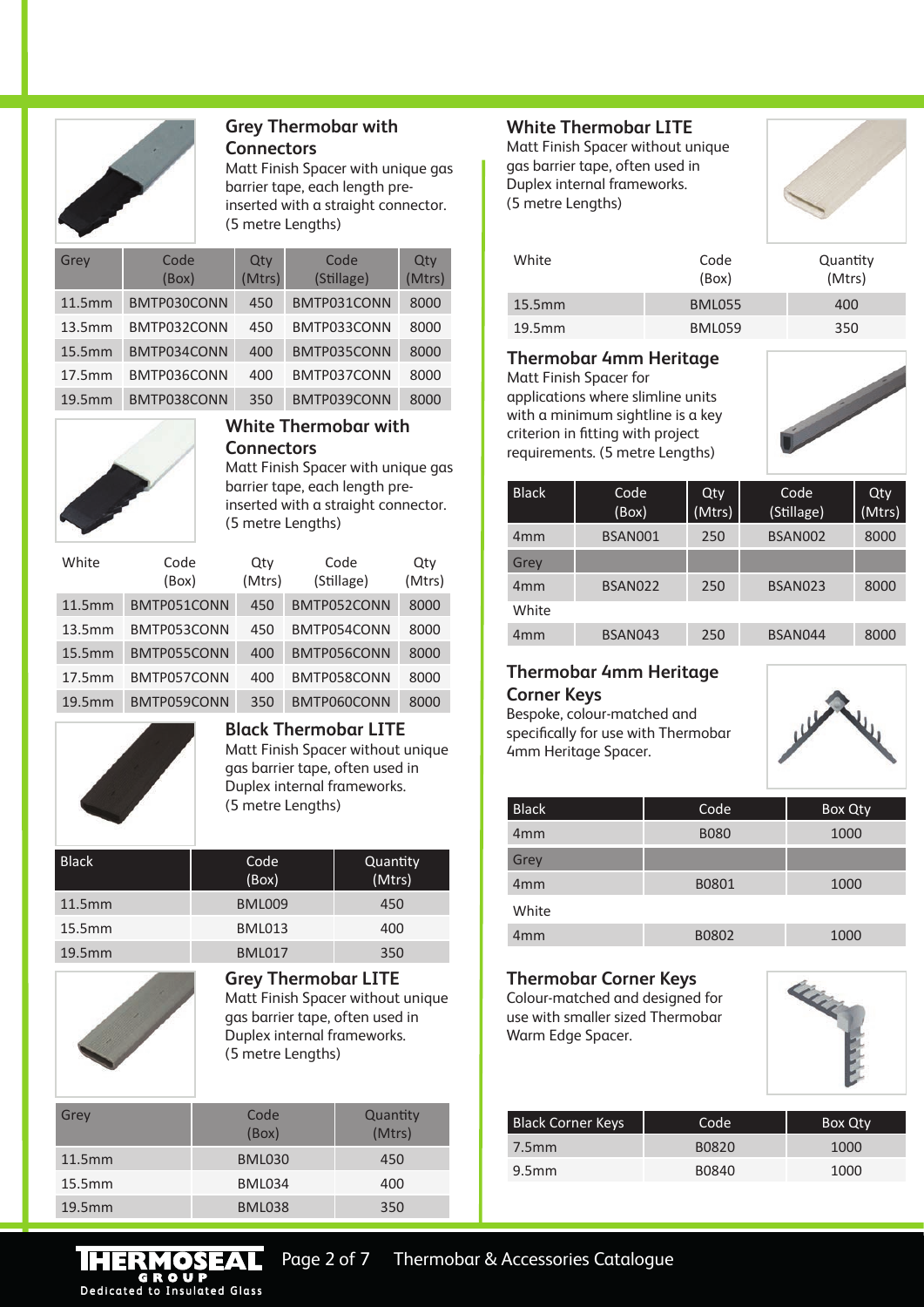| <b>Grey Corner Keys</b> | Code  | <b>Box Qty</b> |
|-------------------------|-------|----------------|
| 7.5 <sub>mm</sub>       | B0821 | 1000           |
| 9.5 <sub>mm</sub>       | B0841 | 1000           |
| White Corner Keys       | Code  | Box Qty        |
| 7.5 <sub>mm</sub>       | B0822 | 1000           |
| 9.5 <sub>mm</sub>       | B0842 | 1000           |



## **Thermobar Standard Corner Keys** Colour-matched and designed for

use with Thermobar Warm Edge Spacer.

| <b>Black Corner Keys</b> | Code         | Box Qty |
|--------------------------|--------------|---------|
| 11.5mm                   | <b>B0850</b> | 2500    |
| 13.5mm                   | B0860        | 2000    |
| 14.5mm                   | B0864        | 2000    |
| 15.5mm                   | <b>B0880</b> | 1500    |
| 17.5mm                   | <b>B0890</b> | 1500    |
| 18.5mm                   | B0895        | 1500    |
| 19.5mm                   | <b>B0900</b> | 1500    |
| 21.5mm                   | B0910        | 1000    |
| 23.5mm                   | B0911        | 1000    |

| <b>Grey Corner Keys</b> | Code  | <b>Box Qty</b> |
|-------------------------|-------|----------------|
| 11.5mm                  | B0851 | 2500           |
| 13.5mm                  | B0861 | 2000           |
| 14.5mm                  | B0865 | 2000           |
| 15.5mm                  | B0881 | 1500           |
| 17.5mm                  | B0891 | 1500           |
| 18.5mm                  | B0896 | 1500           |
| 19.5mm                  | B0901 | 1500           |
| 21.5mm                  | B0903 | 1000           |
| 23.5mm                  | B0912 | 1000           |

| White Corner Keys | Code         | Box Qty |
|-------------------|--------------|---------|
| 11.5mm            | B0852        | 2500    |
| 13.5mm            | B0862        | 2000    |
| 14.5mm            | <b>B0866</b> | 2000    |
| 15.5mm            | B0882        | 1500    |
| 17.5mm            | B0892        | 1500    |
| 18.5mm            | B0897        | 1500    |
| 19.5mm            | B0902        | 1500    |
| 21.5mm            | B0904        | 1000    |
| 23.5mm            | B0913        | 1000    |

## **Thermobar Flexible Corner Keys**

These Edge Keys are used for units which require corner joins outside of the standard 90 degree framework.



| <b>Neutral</b>    | Code  | Box Qty |
|-------------------|-------|---------|
| 7.5mm             | B4311 | 1000    |
| 9.5 <sub>mm</sub> | B4312 | 1000    |
| 11.5mm            | B4313 | 1000    |
| 13.5mm            | B4314 | 1000    |
| 15.5mm            | B4315 | 1000    |
| 17.5mm            | B4316 | 1000    |
| 19.5mm            | B4317 | 1000    |

## **Thermobar Gas Keys (with holes)**

Bespoke colour-matched keys for use with Gas Filled Units - smaller design. \*Corner Key Plugs required



| <b>Black Gas Keys</b> | Code         | <b>Box Qty</b> |
|-----------------------|--------------|----------------|
| 7.5 <sub>mm</sub>     | <b>B2080</b> | 1000           |
| 9.5 <sub>mm</sub>     | B2100        | 1000           |
| <b>Grey Gas Keys</b>  |              |                |
| 7.5mm                 | <b>B1850</b> | 1000           |
| 9.5 <sub>mm</sub>     | B1870        | 1000           |
| White Gas Keys        |              |                |
| 7.5mm                 | B2246        | 1000           |
| 9.5 <sub>mm</sub>     | B2248        | 1000           |

## **Thermobar Gas Keys (with holes)**

Bespoke colour-matched keys for use with Gas Filled Units standard design. \*Corner Key Plugs required



| <b>Black Gas Key</b> | Code <sup>'</sup> | Box Qty |
|----------------------|-------------------|---------|
| 11.5mm               | B2120             | 1000    |
| 13.5mm               | B21401            | 1000    |
| 15.5mm               | B2150             | 1000    |
| 17.5mm               | B2170             | 1000    |
| 19.5mm               | B2200             | 1000    |

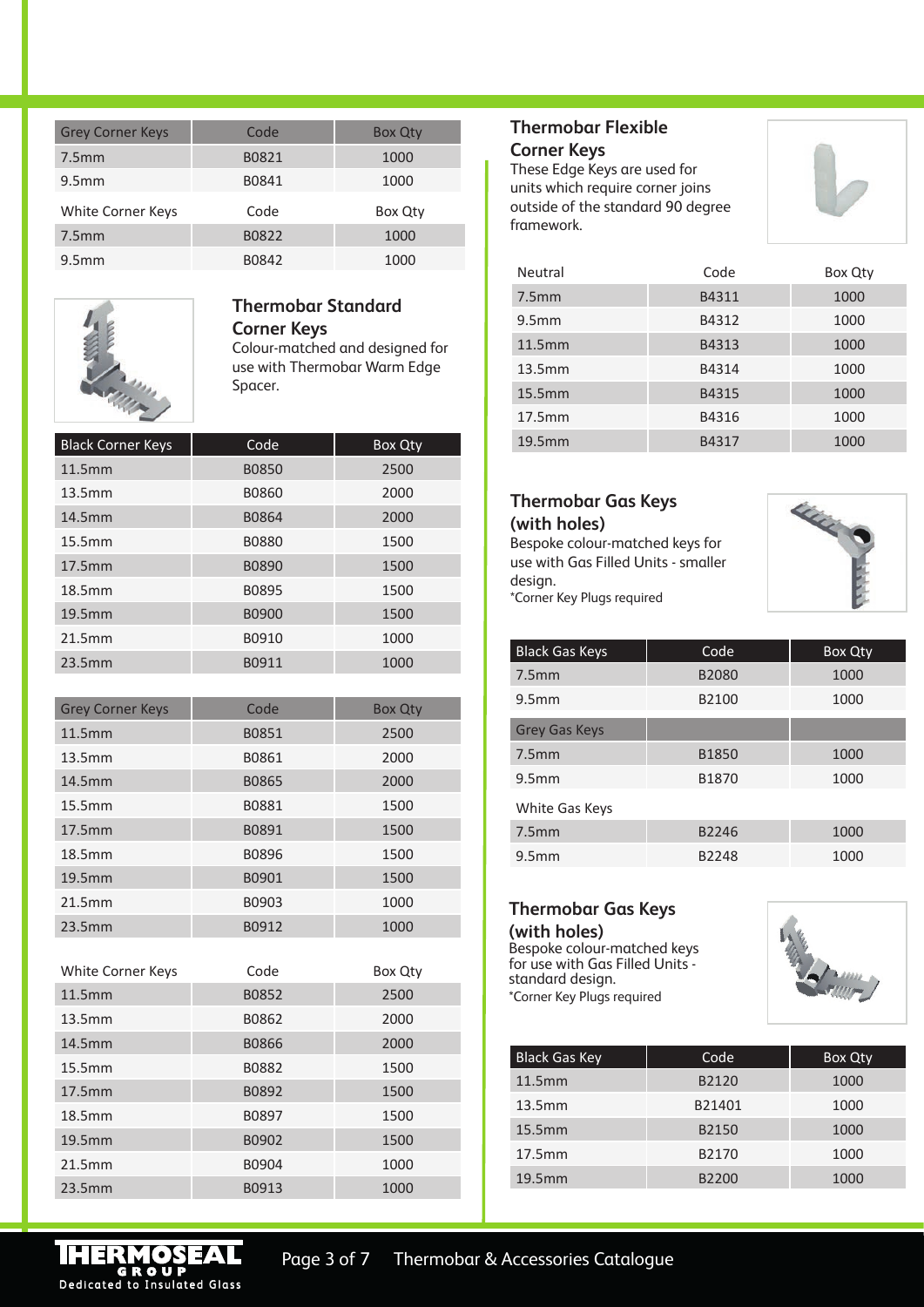| <b>Grey Gas Key</b> | Code  | <b>Box Qty</b> |
|---------------------|-------|----------------|
| 11.5mm              | B1890 | 1000           |
| 13.5mm              | B1910 | 1000           |
| 15.5mm              | B1930 | 1000           |
| 17.5mm              | B1950 | 1000           |
| 19.5mm              | B1970 | 1000           |
|                     |       |                |
| White Gas Key       | Code  | Box Qty        |
| 11.5mm              | B2250 | 1000           |
| 13.5mm              | B2252 | 1000           |
| 15.5mm              | B2254 | 1000           |
| 17.5mm              | B2256 | 1000           |
| 19.5mm              | B2258 | 1000           |



#### **Thermobar Gas Keys (without holes)** Bespoke colour-matched keys for use with Gas Filled Units. \*Corner Key Plugs not required

| <b>Black</b>      | Code  | Box Qty |
|-------------------|-------|---------|
| 7.5mm             | B2090 | 1000    |
| 9.5 <sub>mm</sub> | B2110 | 1000    |
| Grey              |       |         |
| 7.5mm             | B1860 | 1000    |
| 9.5mm             | B1880 | 1000    |
| White             |       |         |
| 7.5mm             | B2247 | 1000    |
| 9.5mm             | B2249 | 1000    |



#### **Thermobar Gas Keys (without holes)** Bespoke colour-matched keys for use with Gas Filled Units.

\*Corner Key Plugs not required

| <b>Black Gas Key</b> | Code <sup>'</sup> | Box Qty |
|----------------------|-------------------|---------|
| 11.5mm               | B2130             | 1000    |
| 13.5mm               | B2141             | 1000    |
| 15.5mm               | B2160             | 1000    |
| 17.5mm               | B2180             | 1000    |
| 19.5mm               | B2210             | 1000    |

| <b>Grey Gas Key</b> | Code   | <b>Box Qty</b> |
|---------------------|--------|----------------|
| 11.5mm              | B1900  | 1000           |
| 13.5mm              | B19200 | 1000           |
| 15.5mm              | B1940  | 1000           |
| 17.5mm              | B19600 | 1000           |
| 19.5mm              | B1980  | 1000           |
| White Gas Key       | Code   | Box Qty        |
| 11.5mm              | B2251  | 1000           |
| 13.5mm              | B2253  | 1000           |
| 15.5mm              | B2255  | 1000           |
| 17.5mm              | B2257  | 1000           |
| 19.5mm              | B2259  | 1000           |

#### **Thermobar Gas Corner Key Plugs**

For use with Thermobar Gas Corner keys with holes.



| <b>Black</b> | Code   | Box Qty        |
|--------------|--------|----------------|
| Plugs*       | B20600 | 1000           |
| Grey         | Code   | <b>Box Qty</b> |
| Plugs*       | B20200 | 1000           |
| White        | Code   | Box Qty        |
| Plugs*       | B2242  | 1000           |

\* Suitable for 9.5mm - 19.5mm gas corner keys

### **Thermobar Gas Collars**

For use with Thermobar Gas Plugs.



| <b>Black</b>               | Code              | <b>Box Qty</b> |
|----------------------------|-------------------|----------------|
| Small Collars <sup>1</sup> | <b>B2050</b>      | 1000           |
| Collars <sup>2 3</sup>     | B2060             | 1000           |
| Grey                       | Code              | <b>Box Qty</b> |
| Small Collars <sup>1</sup> | <b>B205</b>       | 1000           |
| Collars <sup>2 3</sup>     | B <sub>206</sub>  | 1000           |
| White                      | Code              | Box Qty        |
| Small Collars <sup>1</sup> | B <sub>2241</sub> | 1000           |
| Collars <sup>2 3</sup>     | B2243             | 1000           |
|                            |                   |                |

\*\* To gas-fill 4mm Heritage Thermobar LITE, 2.3mm drill bit is required.

1 Drill 5mm diameter holes for these collars. Profile height 6.5mm 2 Drill 6.5mm diameter holes for these collars. Profile height 8mm

3 Fits Thermobar Gas Corner Key Plugs

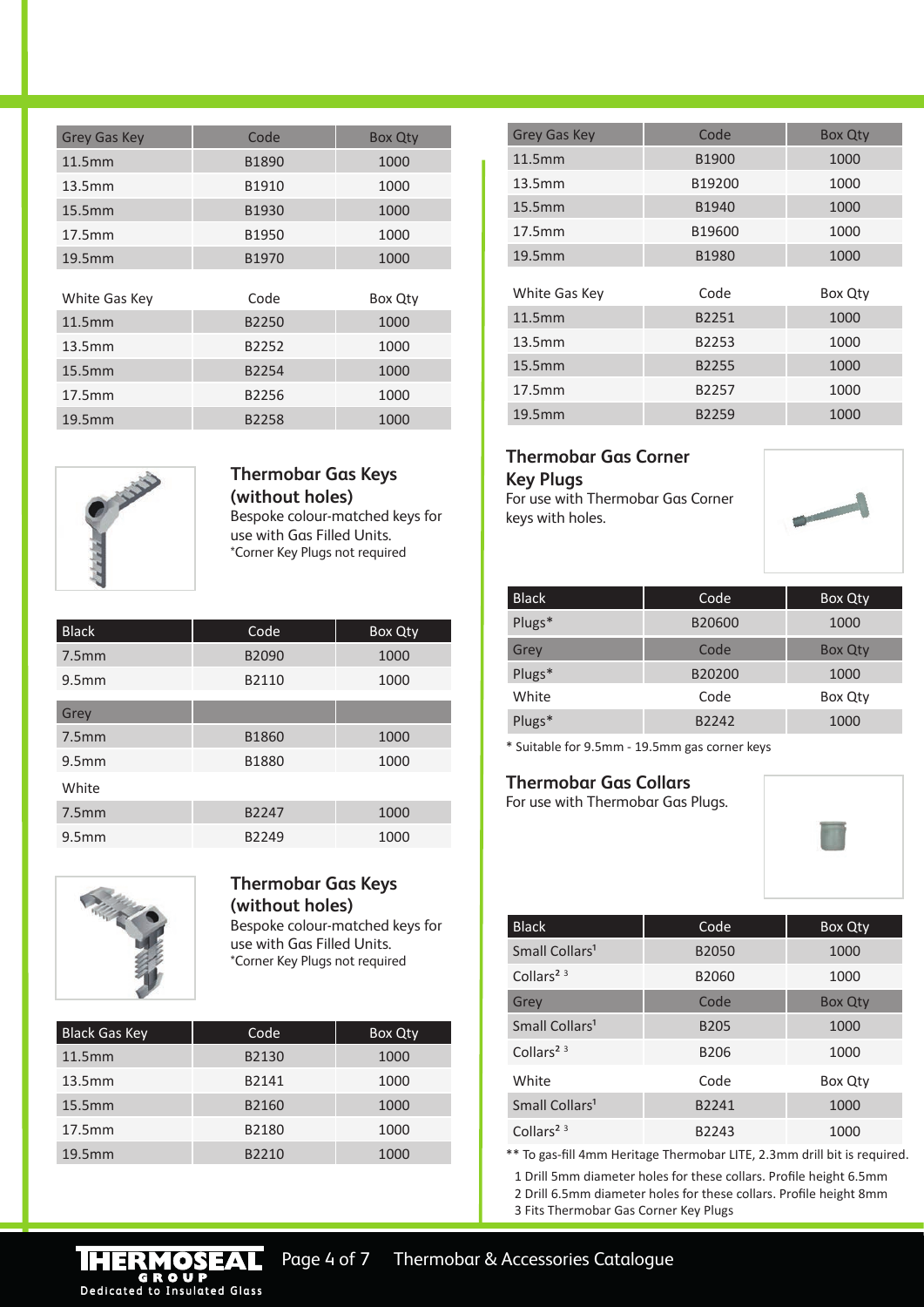

**Thermobar Gas Plugs** For use with Small Thermobar Gas Collars.

| <b>Black</b>       | Code        | Box Qty        |
|--------------------|-------------|----------------|
| <b>Small Plugs</b> | B2051       | 1000           |
| Grey               | Code        | <b>Box Qty</b> |
| <b>Small Plugs</b> | <b>B207</b> | 1000           |
| White              | Code        | Box Qty        |
| <b>Small Plugs</b> | B2240       | 1000           |



**Thermobar Plastic Straight Connectors - with bridge** For use with Thermobar to join Thermobar Warm Edge Spacers in a straight line.

| <b>Size</b>       | Code        | Box Qty |
|-------------------|-------------|---------|
| 7.5 <sub>mm</sub> | <b>B128</b> | 2000    |
| 9.5 <sub>mm</sub> | <b>B129</b> | 2000    |
| 11.5mm            | <b>B130</b> | 2000    |
| 13.5mm            | <b>B131</b> | 2000    |
| 15.5mm            | B132        | 2000    |
| 17.5mm            | <b>B133</b> | 2000    |
| 19.5mm            | <b>B134</b> | 2000    |



#### **Thermobar Steel Straight Connectors**

For use with Thermobar to join Thermobar Warm Edge Spacers in a straight line.

| <b>Size</b>       | Code              | Box Qty |
|-------------------|-------------------|---------|
| 7.5mm             | B1660             | 2500    |
| 9.5 <sub>mm</sub> | B <sub>1670</sub> | 2500    |
| 11.5mm            | B1680             | 2500    |
| 13.5mm            | B1690             | 2500    |
| 15.5mm            | B1700             | 2500    |
| 17.5mm            | B1710             | 2500    |
| 19.5mm            | B1720             | 2500    |
| 21.5mm            | B1730             | 2500    |
| 23.5mm            | B1740             | 1500    |

### **Thermobar Plastic Straight Connectors - without bridge**

For use with Thermobar to join Thermobar Warm Edge Spacers in a straight line.



| <b>Size</b> | Code          | Box Qty |
|-------------|---------------|---------|
| 11.5mm      | <b>B130NB</b> | 2000    |
| 13.5mm      | <b>B131NB</b> | 2000    |
| 15.5mm      | <b>B132NB</b> | 2000    |
| 17.5mm      | <b>B133NB</b> | 2000    |
| 19.5mm      | <b>B134NB</b> | 2000    |

## **Thermobar Interbar & Fittings**



Thermobar Interbar is used to create the multipane window effect within the internal framework of insulated glass sealed units as an alternative to back to back assembly of Thermobar using Duplex Keys.

#### **Thermobar Interbar**

For use with Thermobar Warm Edge Spacers to create a multipane window effect within the internal framework of insulated glass sealed units. (3 meter lengths)



| <b>Black</b><br>Interbar | Code<br>(Box) | Qty<br>(Mtrs) | Code<br>(Stillage) | Qty<br>(Mtrs) |
|--------------------------|---------------|---------------|--------------------|---------------|
| 6x18mm                   | B5280         | 225           | B52800             | 5000          |
| 11.5 x 18mm              | B531          | 240           | B5310              | 5000          |
| 15.5 x 18mm              | <b>B532</b>   | 180           | B53201             | 5000          |
| 11.5 x 22mm              | <b>B536</b>   | 210           | B53600             | 5000          |
| 15.5 x 22mm              | B5362         | 155           | B53620             | 5000          |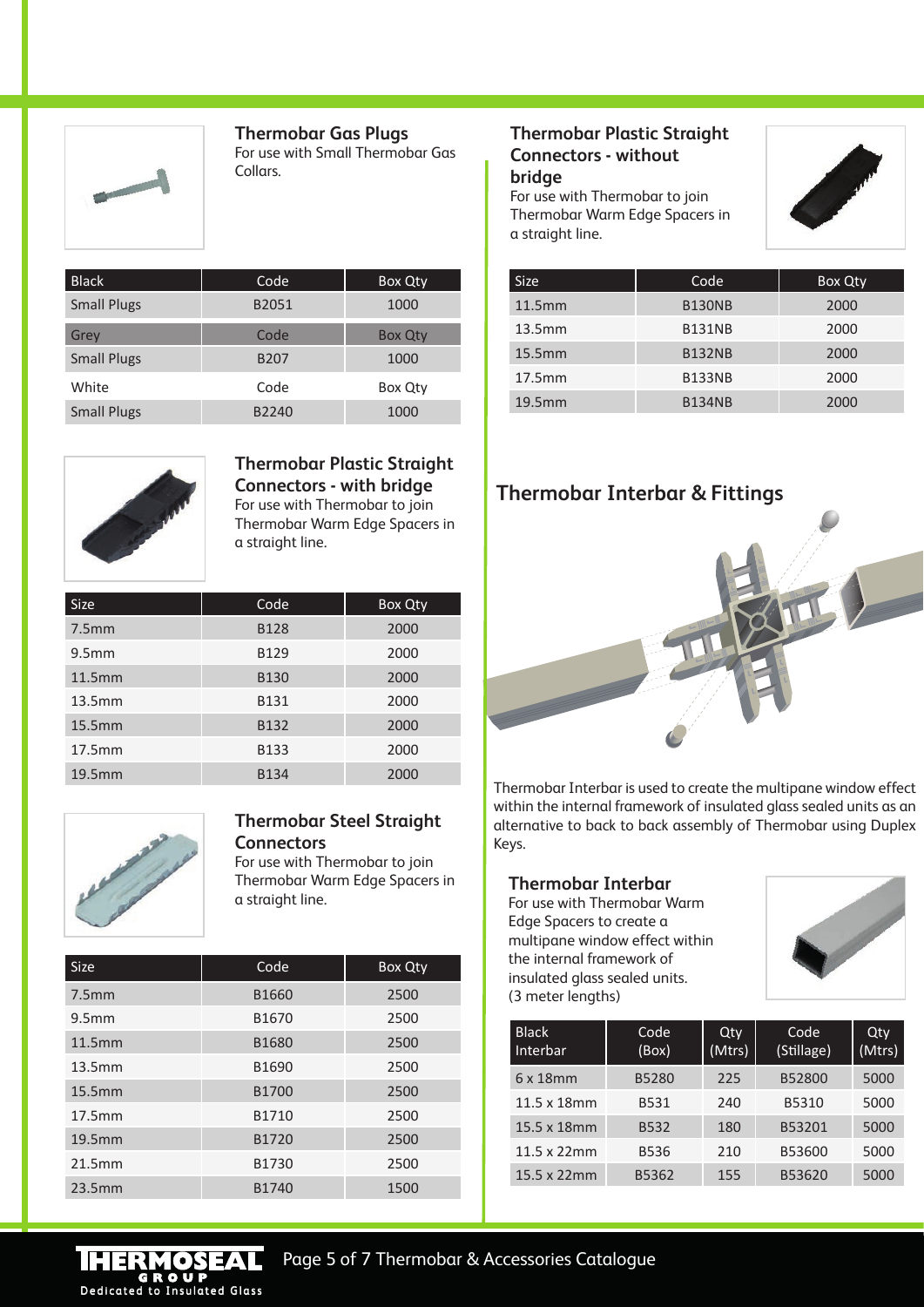| Grey<br>Interbar    | Code<br>(Box)      | Qty<br>(Mtrs) | Code<br>(Stillage) | Qty<br>(Mtrs) |
|---------------------|--------------------|---------------|--------------------|---------------|
| 6 x 18 mm           | B5281              | 225           | B52810             | 5000          |
| 11.5 x 18mm         | <b>B535</b>        | 240           | B5350              | 5000          |
| 15.5 x 18mm         | B5320              | 180           | B53200             | 5000          |
| $11.5 \times 22$ mm | B5360              | 210           | B536000            | 5000          |
| 15.5 x 22mm         | B5363              | 155           | B53630             | 5000          |
|                     |                    |               |                    |               |
| White<br>Interbar   | Code<br><b>Box</b> | Qty<br>(Mtrs) | Code<br>(Stillage) | Qty<br>(Mtrs) |
| 6 x 18mm            | B5282              | 225           | B52820             | 5000          |
| 11.5 x 18mm         | <b>B539</b>        | 180           | B5390              | 5000          |
| 15.5 x 18mm         | B5321              | 180           | B53210             | 5000          |
| $11.5 \times 22$ mm | B5361              | 210           | B53610             | 5000          |
|                     |                    |               |                    |               |



**Interbar Edge Key** Colour-matched for use with Thermoseal Interbar.

| <b>Black Edge Key</b> | Code         | Box Qty |
|-----------------------|--------------|---------|
| 6x18mm                | B5540        | 1000    |
| 11.5 x 18mm           | <b>B560</b>  | 1000    |
| 15.5 x 18mm           | <b>B565</b>  | 1000    |
| $11.5 \times 22$ mm   | <b>B5680</b> | 1000    |
| 15.5 x 22mm           | B5690        | 1000    |

| <b>Grey Edge Key</b> | Code  | Box Qty |
|----------------------|-------|---------|
| $6 \times 18$ mm     | B5541 | 1000    |
| 11.5 x 18mm          | B5601 | 1000    |
| 15.5 x 18mm          | B5651 | 1000    |
| $11.5 \times 22$ mm  | B5681 | 1000    |
| 15.5 x 22mm          | B5691 | 1000    |

| White Edge Key | Code  | Box Qty |
|----------------|-------|---------|
| 6x18mm         | B5542 | 1000    |
| 11.5 x 18mm    | B5602 | 1000    |
| 15.5 x 18mm    | B5652 | 1000    |
| 11.5 x 22mm    | B5682 | 1000    |
| 15.5 x 22mm    | B5692 | 1000    |

# **Thermobar Duplex Fittings**



These fittings are used to create the multipane window effect within the internal framework of insulated glass sealed units enabling back to back assembly of Thermobar.



**Interbar Centre Key** Colour-matched for use with Thermoseal Interbar.

| <b>Black Centre Key</b> | Code <sup>'</sup> | Box Qty |
|-------------------------|-------------------|---------|
| $6 \times 18$ mm        | <b>B5450</b>      | 200     |
| 11.5 x 18mm             | <b>B550</b>       | 200     |
| 15.5 x 18mm             | <b>B552</b>       | 200     |
| 11.5 x 22mm             | <b>B566</b>       | 200     |
| 15.5 x 22mm             | <b>B567</b>       | 200     |

| <b>Grey Centre Key</b> | Code  | <b>Box Qty</b> |
|------------------------|-------|----------------|
| 6x18mm                 | B5451 | 200            |
| 11.5 x 18mm            | B5501 | 200            |
| 15.5 x 18mm            | B5521 | 200            |
| $11.5 \times 22$ mm    | B5660 | 200            |
| 15.5 x 22mm            | B5670 | 200            |

| Code  | Box Qty |
|-------|---------|
| B5452 | 200     |
| B5502 | 200     |
| B5522 | 200     |
| B5661 | 200     |
| B5671 | 200     |
|       |         |